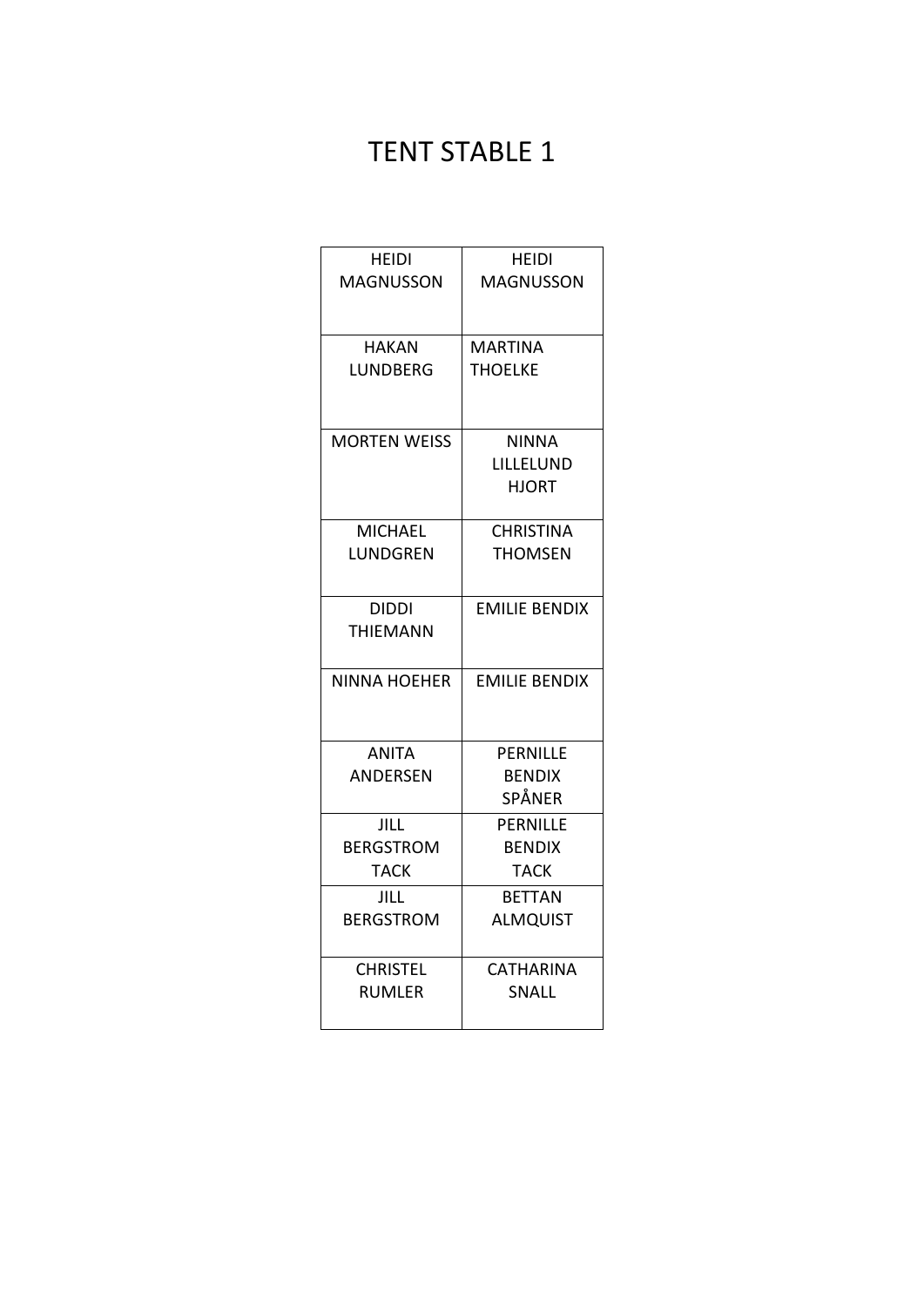### TENT STABLE 2

|                                               | <b>ELLA OHLEN</b><br>SPÅNER                       | <b>KARIN</b><br><b>JOHANSSON</b><br>SPÅNER   | <b>KARIN</b><br><b>JOHANSSON</b><br><b>TACK</b> | <b>ANNE</b><br><b>FORSBERG</b> | <b>JONNA</b><br><b>MCCABE</b> |
|-----------------------------------------------|---------------------------------------------------|----------------------------------------------|-------------------------------------------------|--------------------------------|-------------------------------|
| <b>LENNART</b><br><b>HAGELQUIST</b><br>SPÅNER | <b>MARIE</b><br><b>STRINNEHOLM</b><br><b>TACK</b> | <b>MARIE</b><br><b>STRINNEHOLM</b><br>SPÅNER | <b>CHLOE FRERE</b>                              | <b>ANNE</b><br><b>FORSBERG</b> | <b>JONNA</b><br><b>MCCABE</b> |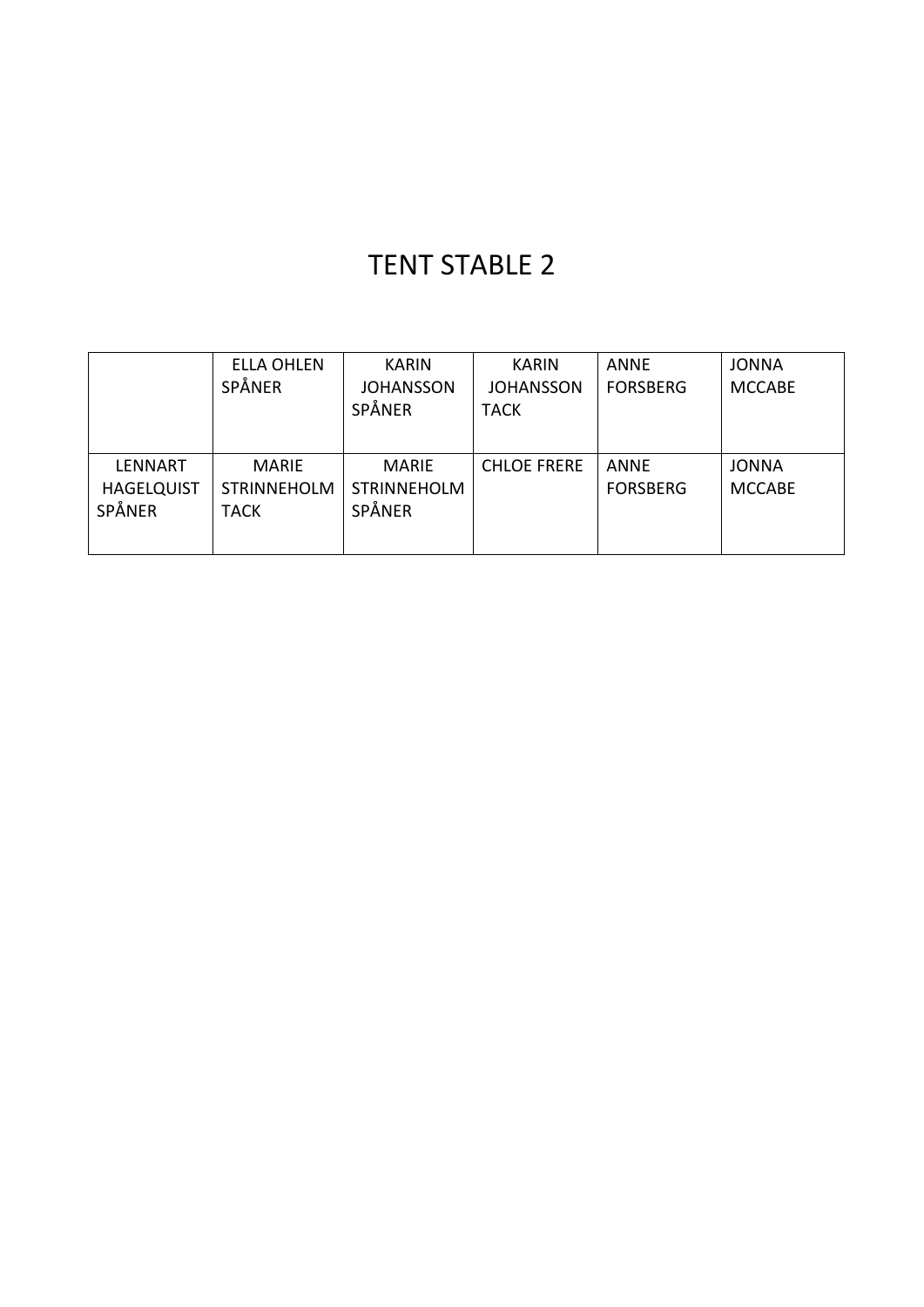### NEW STABLE

|                          | JØRGEN KINNSTAD<br><b>TACK</b>       |  |
|--------------------------|--------------------------------------|--|
| SABRINA ELLESØE          |                                      |  |
| <b>DORTHE KNUDSEN</b>    | <b>INDIYAH SAVEHEARRT</b>            |  |
| JØRGEN KINNSTAD          | <b>CLARA WILHSSON</b>                |  |
| PER ERIK HAUGOM          | <b>JEANETTE</b><br><b>SVENNESKOG</b> |  |
| <b>MARISSA DAWSON</b>    | <b>LOUISE EGE HELLER</b>             |  |
| POUL MØLLER              | NATASHA MØLLER                       |  |
|                          |                                      |  |
| <b>VIBEKE BANG ELK</b>   |                                      |  |
| <b>SUSAN FRIES</b>       | <b>MAI CRAFACK</b>                   |  |
|                          |                                      |  |
| LÆRKE MOLIN              | ANNA KUUSISTO<br><b>DOHN</b>         |  |
| <b>JEANNETTE HAUTORP</b> | <b>JEANNE OLSEN</b>                  |  |
|                          |                                      |  |
|                          | <b>GITTE STOLTENBERG</b>             |  |
| <b>LOTTE JENSEN</b>      |                                      |  |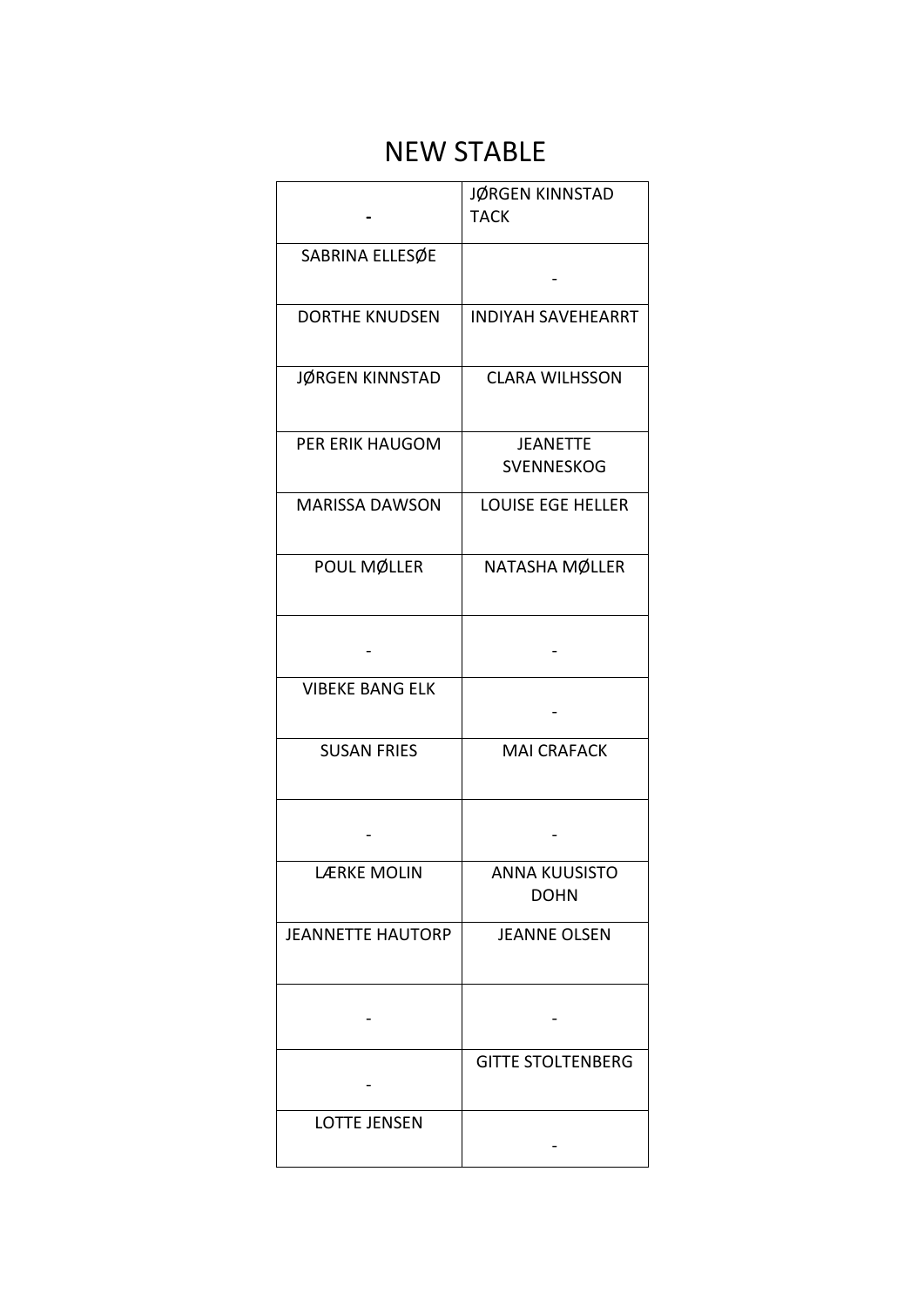## TENT STABLE 3.

| <b>ANNETTE</b>     | <b>ANNETTE</b>   |
|--------------------|------------------|
| <b>ANDERSEN</b>    | <b>ANDERSEN</b>  |
|                    |                  |
| <b>MORTEN</b>      | <b>SØREN</b>     |
| SØBY               | LUNDBERG         |
|                    | SPÅNER           |
| <b>NATALIE</b>     | <b>MARIA</b>     |
| <b>BORHULT</b>     | <b>ARVIDSSON</b> |
| SPÅNER             |                  |
| <b>VERONIKA</b>    | <b>VERONIKA</b>  |
| ANDERSSON          | <b>ANDERSSON</b> |
|                    |                  |
| <b>ISABEL</b>      | <b>CECILIA</b>   |
| <b>KARLSDOTTAR</b> | <b>ANDERSSON</b> |
| SPÅNER             |                  |
| <b>BERIT</b>       | <b>BERIT</b>     |
| RASMUSSEN          | RASMUSSEN        |
| SPÅNER             | SPÅNER           |
| LONE               | LONE             |
| <b>SJOENOV</b>     | <b>SJOENOV</b>   |
|                    |                  |
| <b>METTE</b>       | <b>KIRSTEN</b>   |
| <b>JAKOBSEN</b>    | CALLESEN         |
|                    |                  |
| <b>CHARLOTTE</b>   | <b>CHARLOTTE</b> |
| <b>JØRGENSEN</b>   | <b>JØRGENSEN</b> |
|                    |                  |
| <b>SARAH BACH</b>  | SARI             |
|                    | <b>KNUDSEN</b>   |
|                    |                  |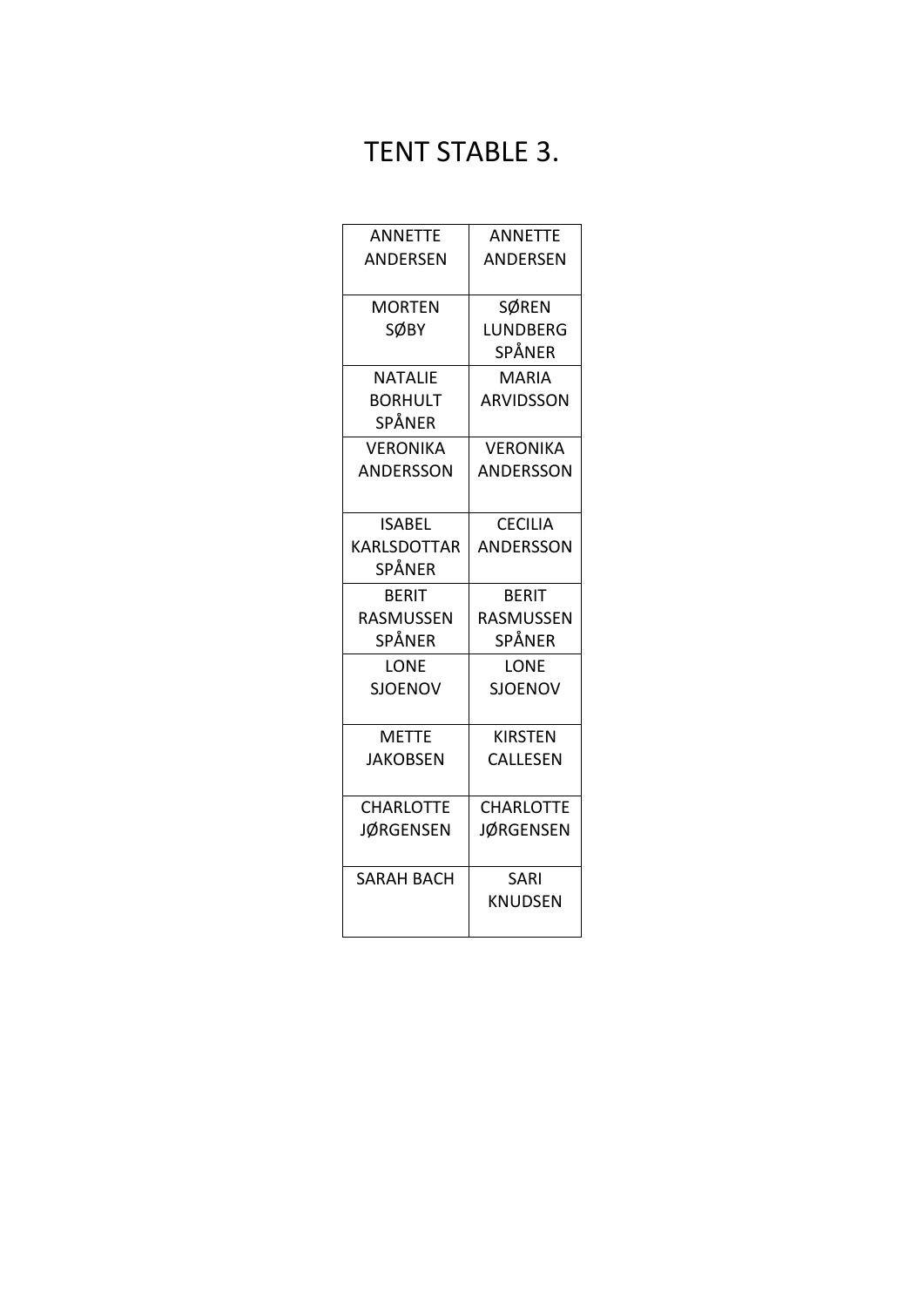# OLD STABLE

|                                       | <b>SARAH</b><br><b>PREISLER</b>     |
|---------------------------------------|-------------------------------------|
|                                       |                                     |
|                                       | <b>ANDERS</b><br>SØRENSEN           |
|                                       | <b>MARCO</b><br><b>CAPOBIANCO</b>   |
|                                       |                                     |
| <b>JANNICK</b><br><b>MAGNUSSON</b>    | <b>PATRICK</b><br><b>CAPOBIANCO</b> |
| <b>CHRISTINA</b><br><b>ENGELBREKT</b> | <b>ISABELLA</b><br><b>HUSCROFT</b>  |
|                                       |                                     |
|                                       | <b>KARINA</b><br><b>LYNGVIG</b>     |
| <b>SABRINA</b><br><b>ELLESØ</b>       | <b>LEIF BOYSEN</b>                  |
|                                       | <b>ZENIA BÆKBY</b>                  |
|                                       |                                     |